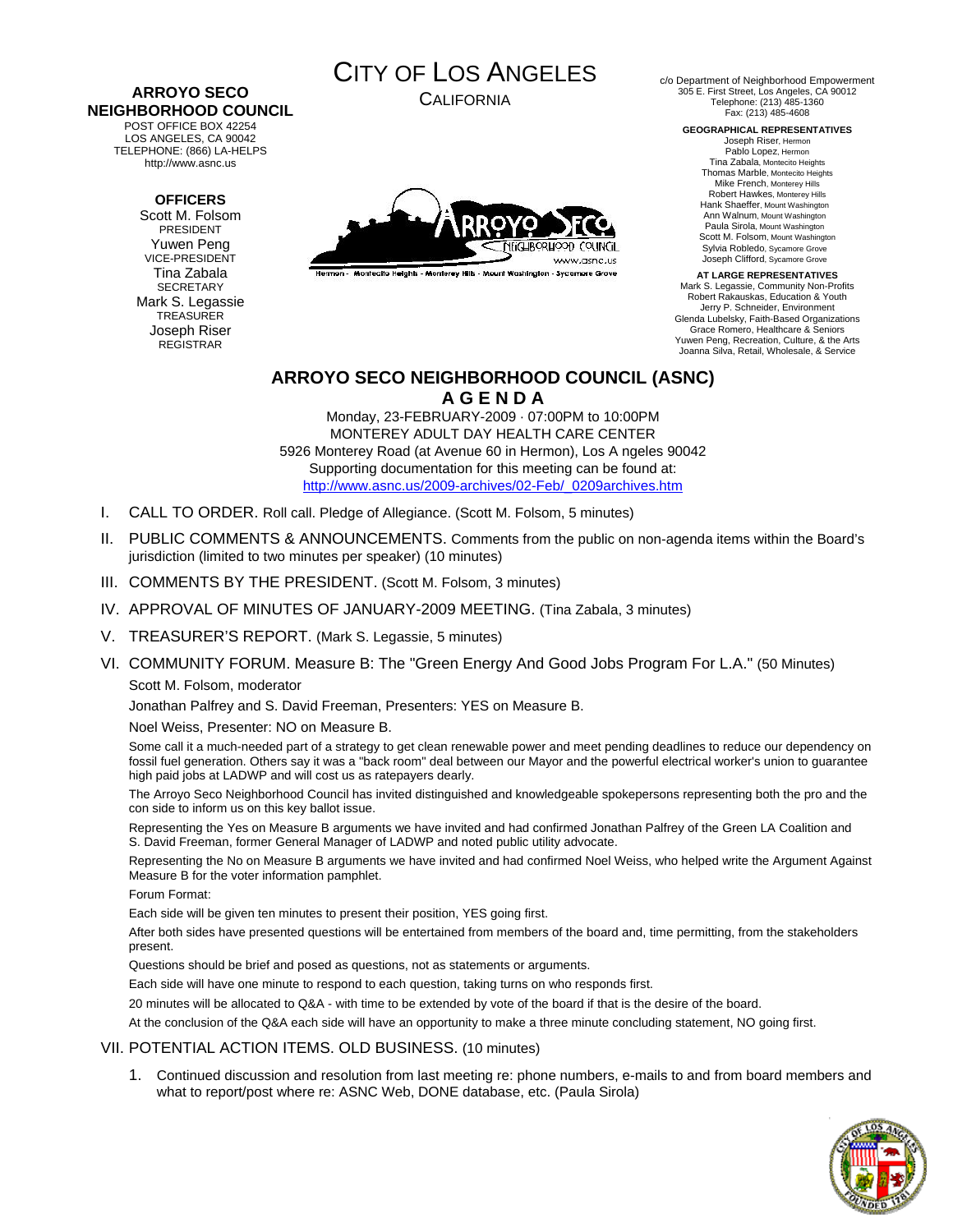# **ARROYO SECO NEIGHBORHOOD COUNCIL (ASNC)**

**A G E N D A, Page 2**

Monday, 23-FEBRUARY-2009 · 07:00PM to 10:00PM MONTEREY ADULT DAY HEALTH CARE CENTER

- 2. Determination of future meeting sites and advisability of a single meeting site for the year. (Paula Sirola)
- 3. Identify replacement dates. (Paula Sirola)
	- (a) May 25, 2009 Meeting (Memorial Day)
	- (b) Sept 28 Meeting (Yom Kippur)
- 4. Identify any other meeting conflicts. (Joseph Riser)
- 5. Due to City's postponement of ASNC's 2009 election, schedule a regular Board meeting on 23-NOVEMBER-2009 and consider whether to meet in DECEMBER-2009 (other than on the 28th), (Joseph Riser)

VIII. POTENTIAL ACTION ITEMS. NEW BUSINESS. (10 minutes)

- 1. The ASNC should adopt the use of the financial justification form approved by the ASNC Finance & Budget Committee as a requirement to secure ASNC funds. (Mark S. Legassie)
- 2. The ASNC should investigate the feasibility and cost, if any, of setting up email aliases for all board members to ensure privacy and to provide uniform, easily remembered email addresses for the community. (Mark S. Legassie)
- 3. \$2,500 funding request (Tom Marble on behalf of the Audubon Center at Debs Park)

Since 2004, the Audubon Center at Debs Park has offered several sessions of Summer Day Camp. The goals of the Center's educational programs, including Summer Day Camp, are to:

- Awaken an on-going interest in the local natural world;
- Change our audiences' actions in ways that are more environmentally sensitive; and,
- Nurture our audiences' positive relationship with nature.

Additionally, Summer Day Camp helps young campers develop a sense of place and sensitivity towards the natural world, with the Arroyo Seco as the context for making important connections regarding our cultural and natural history.

This year, the Audubon Center will be presenting three sessions of camp with an anticipated enrollment of 140 campers age 6-12. Center staff focuses recruitment of campers in the communities that surround the park, including, but not limited to, Montecito Heights, Sycamore Grove, Hermon, Monterey Hills, and Mt. Washington.

The support of the Arroyo Seco Neighborhood Council will help defray the costs associated with our offering financial aid to qualifying campers and their families. We respectfully ask for \$2,500 to help us connect the children of northeast Los Angeles with nature.

#### IX. COMMITTEE REPORTS. (15 minutes)

- 1. Local Issues.
	- (a) Hermon
	- (b) Montecito Heights
	- (c) Monterey Hills
	- (d) Mount Washington
	- (e) Sycamore Grove
- 2. Rules and Elections (Yuwen Peng)
- 3. Communications and Outreach (Joseph Riser)
- 4. Budget and Finance (Mark Legassie)
- 5. Recreation, Arts & Culture (Yuwen Peng)
- 6. Environment (Jerry Schneider)



**ARROYO SECO NEIGHBORHOOD COUNCIL** Post Office Box 42254, Los Angeles, Ca90042 Phone (866) LA-HELPS www.asnc.us